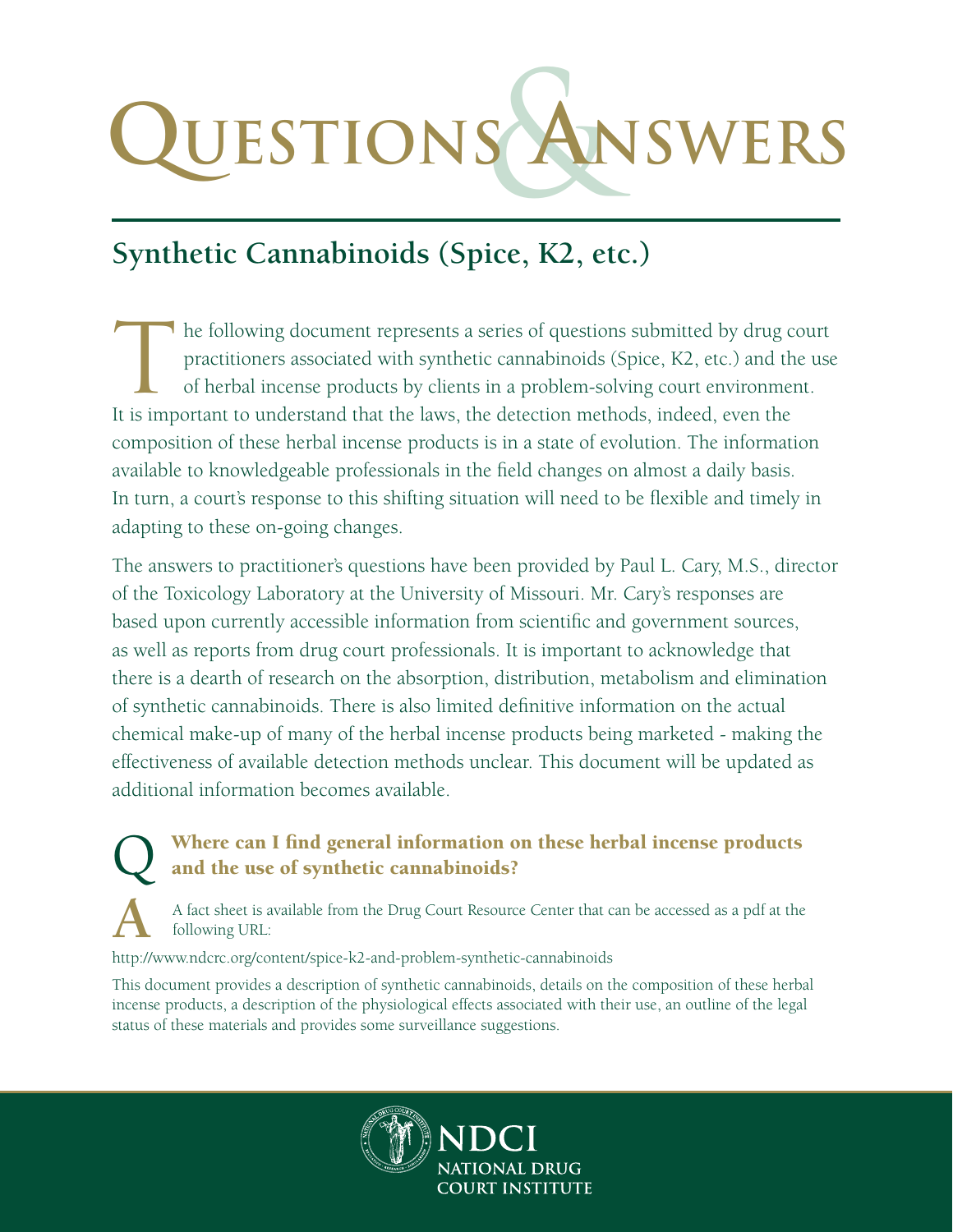

Q Our community is in the process of developing legal restrictions for these herbal incense products and synthetic cannabinoids. Which chemicals should be included in formulating legal controls?

The following is a comprehensive list of known synthetic cannabinoid chemicals that reportedly bind to marijuana receptors in the brain; plus language prefacing the chemicals to be restricted:

Any material, compound, mixture, or preparation that contains any quantity of the following substances, their salts, homologues, isomers, and salts of isomers, unless specifically excepted, whenever the existence of these salts, homologues, isomers, and salts of isomers is possible within the specific chemical designation:

- 1-pentyl-2-methyl-3-(1-naphthoyl)indole, also known as JWH-007;
- (2-Methyl-1-propyl-1H-indol-3-yl)-1 naphthalenylmethanone, also know as JWH-015;
- (1-pentyl-3-(1-naphthoyl)indole), also known as JWH-018;
- 1-hexyl-3-(naphthalen-1-oyl)indole, also known as JWH-019;
- naphthalen-1-yl-(1-butylindol-3-yl)methanone, also known as JWH-073;
- 4-methoxynaphthalen- 1-yl- (1-pentylindol- 3-yl) methanone, also known as JWH-081;
- 4-methoxynaphthalen-1-yl-(1-pentyl-2-methylindol-3-yl)methanone, also known as JWH-098;
- $\bullet$  (6aR, 10aR)-3-(1, 1-Dimethylbutyl)-6a, 7, 10, 10atetrahydro -6,6,9-trimethyl-6H-dibenzo[b,d]pyran, also known as JWH-133;
- 7-methoxynaphthalen-1-yl-(1-pentylindol-3-yl) methanone, also known as JWH-164;
- (1-(2-morpholin-4-ylethyl)indol-3-yl)-naphthalen-1-ylmethanone, also known as JWH-200 or WIN 55,225;
- (1-pentyl-3-(2-chlorophenylacetyl)indole) or 2-(2-chlorophenyl)-1-(1-pentylindol-3-yl)ethanone, also known as JWH-203;
- 4-ethylnaphthalen-1-yl-(1-pentylindol-3-yl) methanone, also known as JWH-210;
- (1-pentyl-3-(2-methoxyphenylacetyl)indole) or 2-(2-methoxyphenyl)-1-(1-pentylindol-3-yl) ethanone, also known as JWH-250;
- 1-pentyl-3-(4-chloro-1-naphthoyl)indole, also known as JWH-398;
- 2-[(1R,3S)-3-hydroxycyclohexyl]- 5-(2-methyloctan-2-yl)phenol, to include its C6, C8, and C9 homologues; also known as CP 47,497;
- (2S,4S,4aS,6R,8aR)-6-(hydroxymethyl)-4- [2-hydroxy-4-(2-methyloctan-2-yl)phenyl]- 1,2,3,4,4a,5,6,7,8,8a-decahydronaphthalen-2-ol, also known as CP 55,244;
- 2-[(1R,2R,5R)-5-hydroxy-2-(3-hydroxypropyl) cyclohexyl]-5-(2-methyloctan-2-yl)phenol, also known as CP 55,940;
- (6aR,10aR)- 9-(Hydroxymethyl)- 6,6-dimethyl-3-(2-methyloctan-2-yl)- 6a,7,10,10a-tetrahydrobenzo [c]chromen- 1-ol, also known as HU-210; Note: HU-210 is currently a Schedule I controlled substance under the Controlled Substances Act
- (6aS,10aS)-9-(Hydroxymethyl)- 6,6-dimethyl-3-(2-methyloctan-2-yl)- 6a,7,10,10a-tetrahydrobenzo [c]chromen-1-ol, also known as HU-211 or dexanabinol;
- R)- $(+)$ -[2,3-Dihydro-5-methyl-3- $(4$ morpholinylmethyl)pyrrolo [1,2,3-de)-1, 4-benzoxazin-6-yl]-1-napthalenylmethanone, also known as WIN 55,212-2.

## Q Do standard drug tests detect the presence of synthetic cannabinoids in urine following the smoking of herbal incense products?

**A** Conventional drug testing methods used<br>by drug courts (either on-site, rapid tests or laboratory-based analyses) will not detect the presence of synthetic cannabinoids in urine. While similar in structure to marijuana, the synthetic cannabinoids are currently not detected by standard cannabinoid testing methods.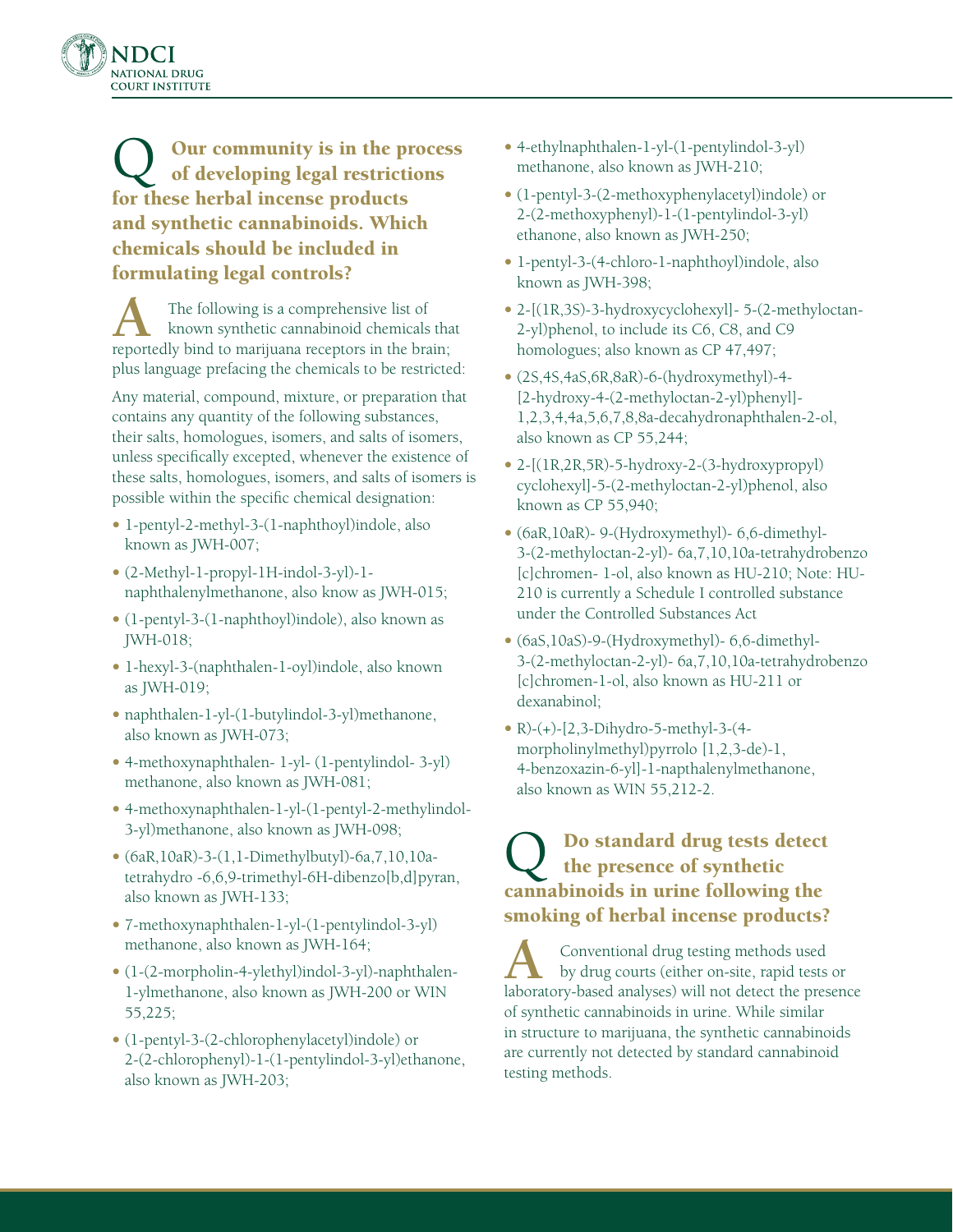## Q Are there any specialized testing methods available for the detection of synthetic cannabinoids in urine?

There are currently no on-site screening<br>devices (instant tests) for the detection of<br>experiments of the present time, there synthetic cannabinoids. At the present time, there are also no "immunoassay-like" screening tests available on analyzers in drug testing laboratories. However, there are several national laboratories that have begun to offer urine synthetic cannabinoid testing commercially, utilizing sophisticated LC/MS/MS technology.

# Q Are these mass-spectrometry tests for the detection of synthetic cannabinoids accurate and reliable?

This question is difficult to answer. As with any emerging testing technology that is introduced into the criminal justice environment, it takes time to evaluate the evidential admissibility of the new testing methods. The laboratories offering synthetic cannabinoid testing are utilizing very sophisticated instrumentation and have extensive experience in the forensic drug testing arena. That said, at the present time there are no peer-reviewed, published methods for the analysis of these synthetic cannabinoid chemicals in urine. Further, there are no certified quality control materials to independently evaluate testing accuracy or proficiency surveys to assess the reliability of the new methods being utilized. The determination of accuracy and reliability of these new testing methods will require some time in order for the data to be accrued and subsequently evaluated by the scientific community.

# Q How long do synthetic cannabinoids remain detectable in urine following smoking?

At the present time there are no authoritative<br>studies or publications that provide a definitive<br>detection window for synthetic cannobinaids in wine detection window for synthetic cannabinoids in urine. While it is reasonable to assume that elimination patterns of synthetic cannabinoids would be similar to that of marijuana and its metabolites, there is currently no research available to answer this question with specificity.

# Q What urine cutoff concentrations should be used when testing for synthetic cannabinoids in urine?

Urine cutoff levels for the detection of<br>synthetic cannabinoids and their metabolites<br>have not been established. That does not mean that the have not been established. That does not mean that the synthetic cannabinoid testing should have no cutoff levels. All forensic drug tests should have designated drug concentrations that allow the consistent differentiation between a positive and a negative sample. These cutoff levels can be established by authoritative governing agencies, by court policy or by the testing laboratory itself (based upon the limits of method detection).

Q We have received information from a laboratory that states they have a "SAMHSA certified test" for Spice and K2. Is it important to use the SAMHSA certified synthetic cannabinoid test for drug court clients?

**A** SAMHSA does not certify tests - SAMHSA certifies laboratories. So there is no such thing as a "SAMHSA certified test" Second cynthetic thing as a "SAMHSA certified test".Second, synthetic cannabinoids are not covered under the federal rule therefore this testing cannot be certified by SAMHSA under any circumstances at the present time. While the laboratory offering this testing may be SAMHSAcertified, these claims appear misleading. Currently, there are no official forensic standards for synthetic cannabinoid testing.

#### What specific drugs are being detected by the laboratories offering synthetic cannabinoids testing?

The specific synthetic cannabinoids being detected will vary from laboratory to laboratory. Laboratories offering testing using mass spectrometry techniques are targeting selected compounds from the list of chemicals outlined in the answer to Question Q2, in addition to some of the metabolites of those compounds. However, some of those chemicals are difficult to obtain and their breakdown products are not well understood.